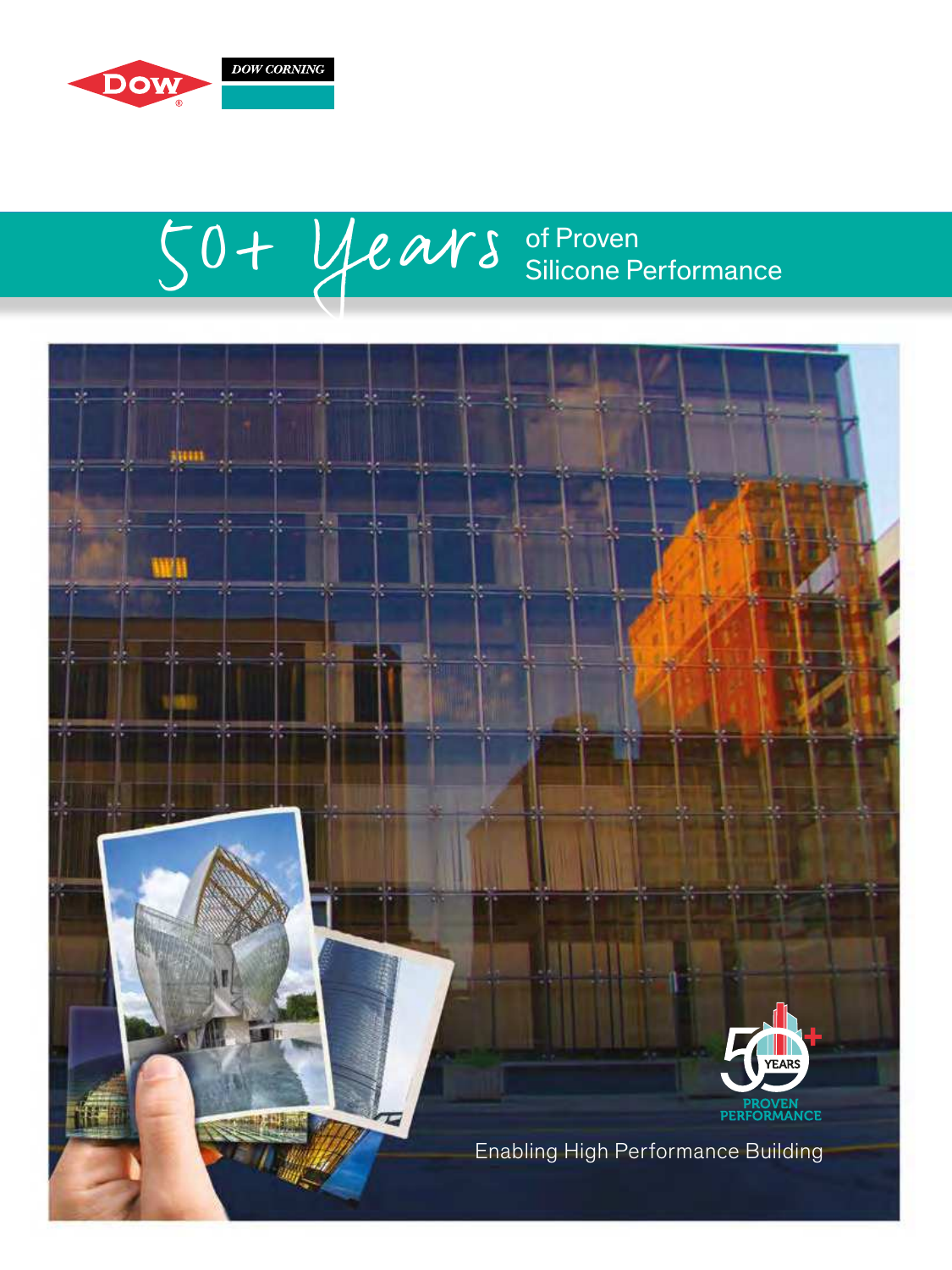# Changing the Face of World Cities

In the 1950s and 1960s, Dow Corning was a pioneer of technologies that opened the eyes of architects to a new way of designing and realizing pure glass aesthetics, first with long-lasting weatherproofing sealants, and then with revolutionary silicone structural glazing (SSG).

No longer restricted by the need for intrusive mechanical fasteners, the imagination of architects was freed to create structures previously thought to be beyond the realm of possibility.

Designed to accommodate movement and transfer wind loads from the glass to the building framework, SSG systems remain elastic and provide long-term structural capability.

This pioneering work was more than a simple product development. It included significant levels of testing; small-scale mockups on job sites;

assessment of adhesion durability, movement capability, fatigue and failure; and a sizeable engineering study to properly analyze designs, stresses and environmental variables. That pioneering work continues to this day, with solutions meticulously engineered using advanced techniques such as finite element analysis (FEA). These innovations include development of high-design-strength sealants, which reduce joint size and increase natural light, and the creation of point-fixed attachments for glass facades, which eliminate gas leakage and thermal bridging.

Today, industry-standard application engineering requirements and installation processes have been developed, and quality control guidelines – such as Dow Corning's Quality Bond<sup>™1</sup> program – that control, monitor and audit application quality and project details help ensure continued SSG success. The proof is on display as designers embrace this technology to push boundaries, creating increasingly beautiful – and sustainable – architectural showpieces.

<sup>1</sup>Quality Bond™ is not available in North America.



**On the cover:** From the first use of four-sided silicone structural glazing at 455 W. Fort Street in Detroit (large photo) to bold and cutting-edge architecture such as Fondation Louis Vuitton in Paris (primary inset photo), silicone sealants from Dow Corning continue to expand design options for architects.

"It was an exciting time. There was a spirit of camaraderie in the industry. All of us working together in a community of trust to develop a new architectural concept and prove to the world that it would work."

**Jerry Klosowski, Klosowski Scientific Inc., regarding the pioneering spirit**

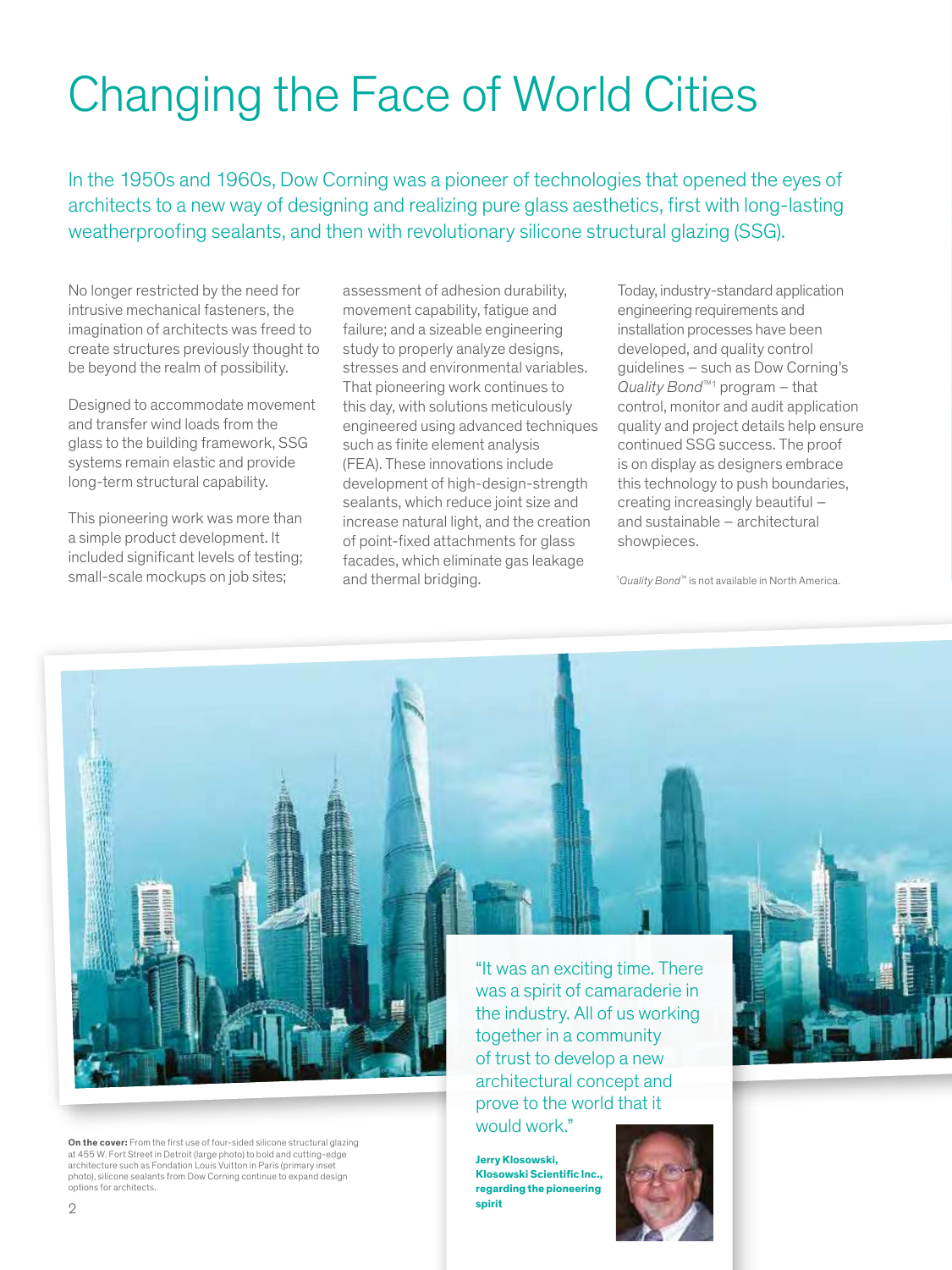### **About Silicone Structural Glazing**

SSG is a curtainwalling method that utilizes a structural silicone sealant to adhere glass to metal frames. It is increasingly popular and helps achieve pure glass aesthetics: sleek and flush with no visible mechanical fasteners.

The structural silicone is designed to withstand environmental exposure (e.g., UV radiation, temperature extremes, weathering) and mechanical loads resulting from deadload, temperature, wind, human impact loads and other factors. Common designs use two-sided SSG (vertical joints bonded) or four-sided SSG (both horizontal and vertical ioints bonded).



# A History of Innovation

# **SILICONE WEATHERSEALING**

Silicone polymers were developed for use in sealants back in the 1930s by Dow Corning and General Electric Corporation, but it was in the mid-1950s



when one-part silicone construction sealants entered the marketplace. One of the first single-component silicone sealants was a clear acetoxy sealant from Dow Corning. In 1958, that sealant was used as a weatherseal in a building on the western shore of Lake Michigan.

During a 2013 facade update, it was found that after 55 years of in-place weathering in the Climate Zone 6 environment, the 1958 silicone sealant remained in place and was well-bonded to the glass substrates on approximately 90% of the building. The sealant material generally remained flexible and elastic.

# **SILICONE STRUCTURAL GLAZING**

Silicone structural glazing began in the mid-1960s with glass mullions structurally bonded to external glass to rigidify the facade structure and increase daylight and transparency.

During the 1980s, the SSG curtainwalling concept spread rapidly around the world, as this glazing method allowed architects new levels of design freedom and offered a unique aesthetic appearance. SSG became an outstanding success, with tens of thousands of projects demonstrating its aesthetic and performance benefits:

- Architectural design freedom
- Unique aesthetic appearance
- Inherent simplicity of construction
- Flush, easy-to-clean exteriors
- Improved thermal efficiency of buildings
- Improved performance of blast and impact protective glazing
- Enhanced resilience of glazing in earthquake zones

A major stepping point in the progression of commercial facade construction – four-sided SSG – is still on display today at 455 W. Fort Street in Detroit, Michigan, USA.



### **1971 – THE "GRANDDADDY" OF STRUCTURAL GLAZING:**

The world's first four-sided silicone structural glazing project was designed by architects Smith, Hinchman and Grylls. 455 W. Fort Street in Detroit, Michigan, USA.



"When these products became available, we were all talking about what kinds of information would give people a degree of confidence. Dow Corning started doing various kinds of testing to prove that the materials would work. They did a lot of good basic test work that I'm not aware of anyone else doing at that time. Dow Corning was one of the prime movers in getting

properties tested and working with the rest of us at ASTM to develop industry-accepted standards for structural silicone glazing."

**Tom O'Connor, FAIA, FASTM, LEED AP, Former Building Technology Studio Director for SmithGroupJJR,**  architects of the world's first four-sided structural silicone glazing project – the former Smith, Hinchman & Grylls (SH&G) Headquarters building in Detroit, Michigan, USA 3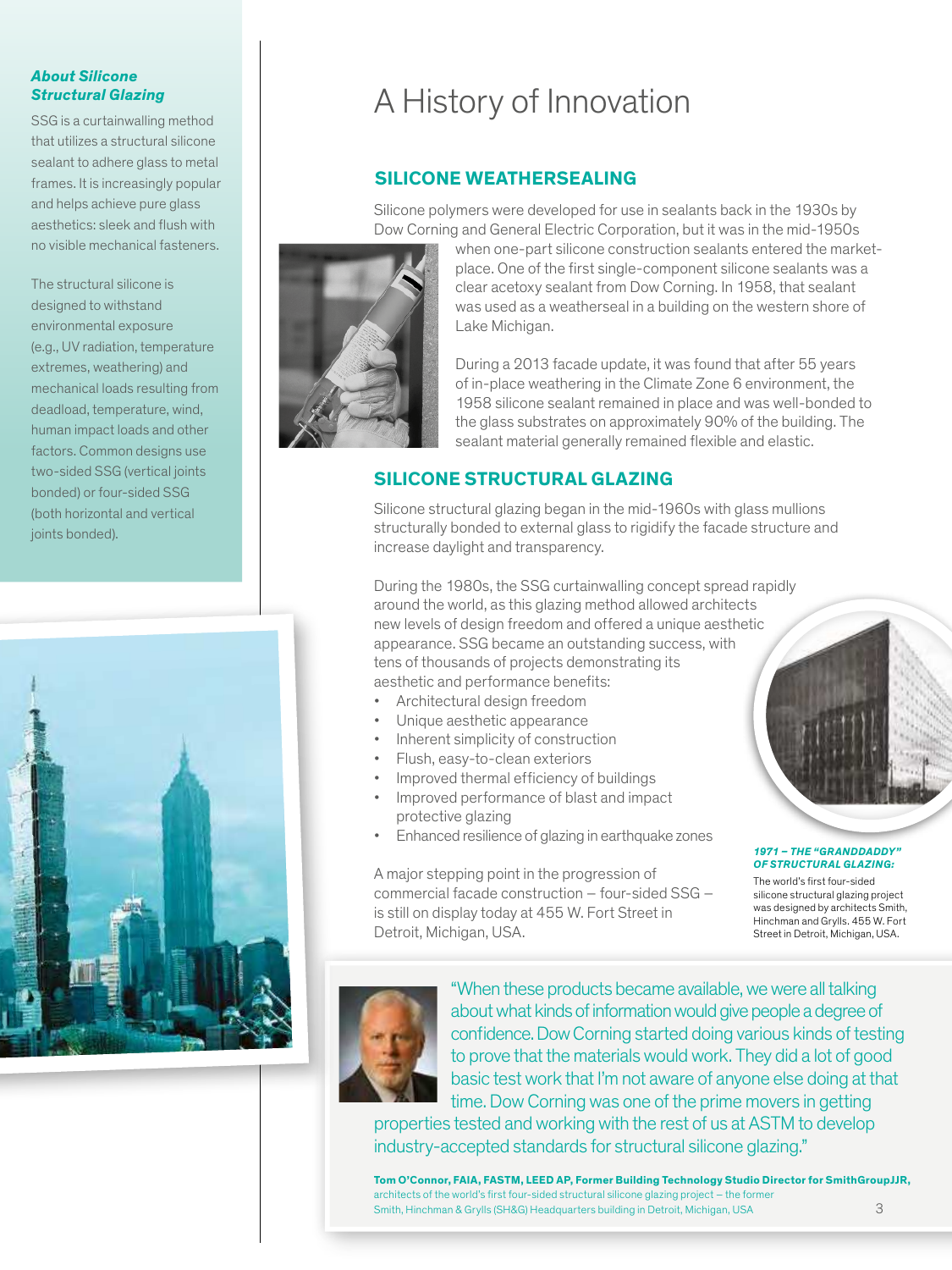# Scientific Durability Studies Predict 50-Year Performance

Two separate studies confirm what industry experts have believed for years, and hard data verifies what field performance has long indicated: Dow Corning® brand SSG sealants deliver long-term performance and durability.

# STUDY 1

# **ETAG 002 TEST ON 25-YEAR-OLD STRUCTURAL SILICONE**

In 1985, the southwest-facing bow front facade section of a building was installed at the ift Rosenheim, an internationally renowned authority in the testing of windows and facades. The first generation of SSG, Dow Corning® 983 Silicone Glazing and Curtainwall Adhesive/Sealant, was used in a typical toggle-system design.

The three-story-high toggle-glazed SSG system broke new ground, including outer glass that was not fixed with additional mechanical safety retainers nor any deadload support.

From 1985 to 2010, the facade was exposed to:

- Outdoor temperature extremes from -6 to 90.5°F (-21.1 to 32.5°C)
- Solar radiation exposure (annual average) of 1,100 kWh/m²

When the facade was refurbished for improved energy efficiency, the disassembled SSG structure with its structural silicone was reassessed per ETAG 002-1. Approximately 200 specimens were cut from the SSG units and successfully tested to the ETAG 002 specification.

**The 25-year-old sealant passed ETAG 002-1, theoretically proving the sealant** for an additional 25 years, totaling a 50-year service life.<br>
Karl-Heinz Rückeshäuser, KHR Consulting



## **About ETAG 002**

European Technical Approval Guideline 002 (ETAG 002), an approval guideline for silicone structural glazing sealants and systems, was developed by the European Organization for Technical Approvals (EOTA) in 1991.

Its comprehensive range of tests and stringent assessment criteria make ETAG 002-1 a very demanding standard for SSG sealants. The standard defines key provisions for bonding strength and durability of bonding strength of the SSG sealant and, notably, mentions that the provisions made in ETAG 002-1 are based on an assumed 25-year service life of the SSG structure.



"Beside the challenges and hurdles we had to take to establish structural glazing in Europe, it was an exciting time and a pleasure to work with the 'Innovators' on implementing this concept in a quite conservative market environment. I am pleased to see how popular this design concept is now after more than 25 years in Europe."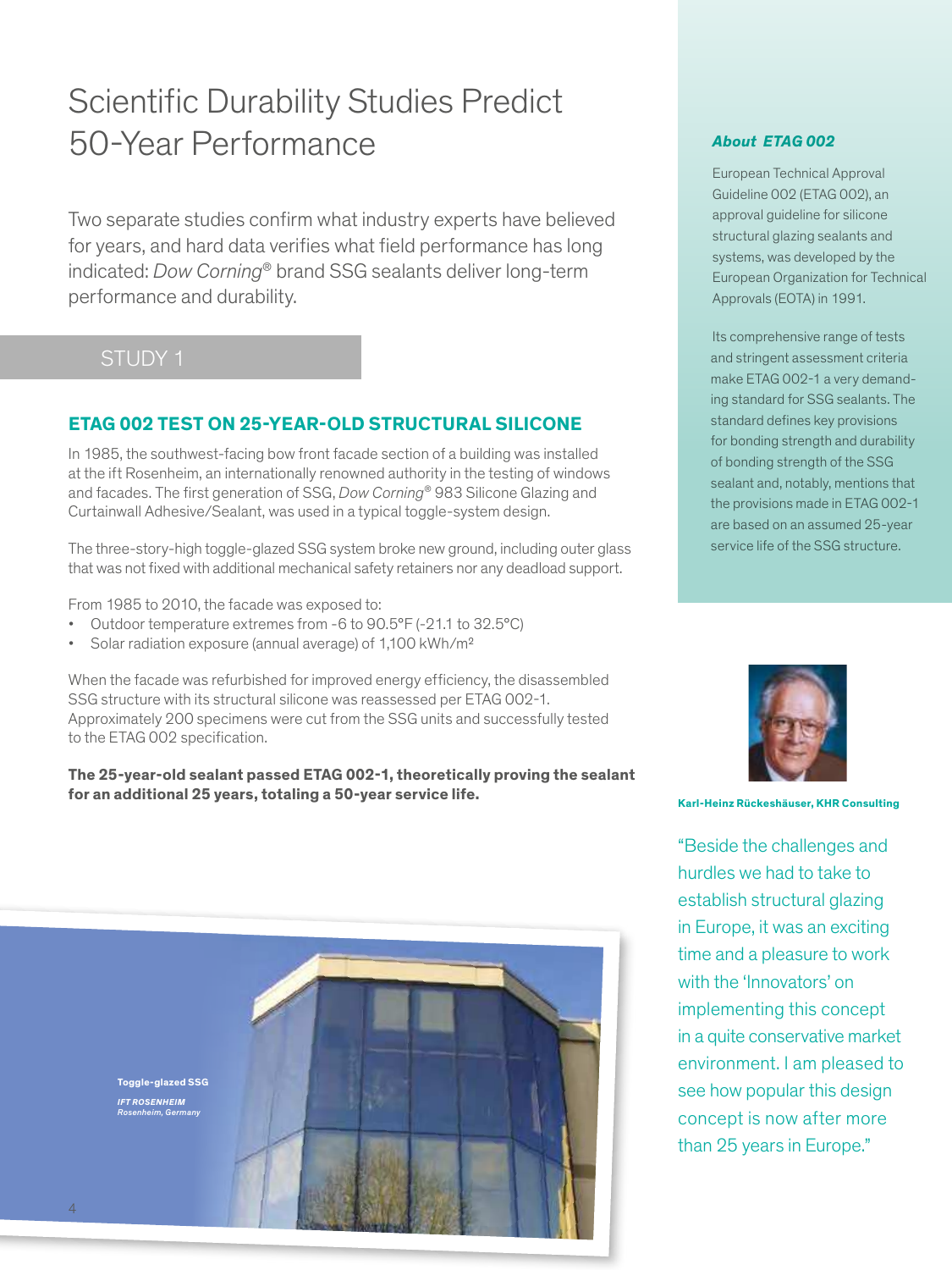

# STUDY 2

# **50-YEAR SIMULATED SEVERITY TESTING**

A test specimen with Dow Corning® 993 Silicone Structural Glazing Sealant was simultaneously exposed to artificial weathering and complex, multiaxial mechanical loadings in Federal Institute for Materials Research and Testing (BAM) simulated durability testing. This test is considered to be more severe than the ETAG 002 testing regimen.

The tested sealant completed:

- 50 cycles of testing (assumed to be 50 years)
- One impact load test
- Two additional cycles (equivalent to two additional years)

After testing, Dow Corning 993 Silicone Structural Glazing Sealant continued to meet ETAG 002-1 performance criteria for residual tensile strength and adhesion, confirming a robust and outstanding durability and underlining the proven performance track record.

**Successful completion of this test corresponds to an anticipated service life of 50 years for Dow Corning 993 Silicone Structural Glazing Sealant.**

"Structural glazing today provides a powerful tool for architects to achieve the most incredible building designs. Not only is it a proven method of curtainwall construction, this technique works as part of a complete system to facilitate state-of-the-art performance with regards to air infiltration, water infiltration, thermal performance, seismic performance, impact resistance, longevity and design freedom. This high-performance



technique is a benchmark for current and future materials regarding sustainability and green construction."

**Larry Carbary, Dow Corning Industry Scientist**



Bundesanstalt für Materialforschung und -prüfung

# "The severe BAM durability test confirms long-term durability."

**Dipl.-Ing. Christoph Recknagel, Project Leader, Bundesanstalt für Materialforschung und -prüfung (BAM)**

## **About the BAM Research Project**

The Federal Institute for Materials Research and Testing (BAM) in Germany – a leading research institute for science and technology – developed a performance-based durability test method for SSG sealants in a 2012-2015 research project.

The key challenge of the project was to develop a test method that better reflects an actual service environment, combining conditions resulting from wind, deadload and movement as well as typical environmental exposures, such as temperature, UV radiation, water and chemicals.

The test uses a 24-hour test cycle that is anticipated to correspond to one year of service life. The test specimens were exposed to simultaneous climatic and multiaxial mechanical loads in a climatic chamber.

### **Test Conditions and Assumptions**

Designs: single glass, stepped glass and insulating glass

- Units installed at a height of 164 ft (50 m)
- Size: 8.2 ft x 10.5 ft (2.5 m x 3.2 m)
- Four-sided SSG
- Joint dimension: 0.47 in x 0.24 in (12 mm x 6 mm)
- With and without deadload support: Type II and Type IV (ETAG)
- Design stress structural silicone: 30 psi (0.21 MPa)

Load considerations:

- Deadload, wind loads, human impact loads
- Temperature, solar radiation
- Chemical loads resulting from rain and cleaning agents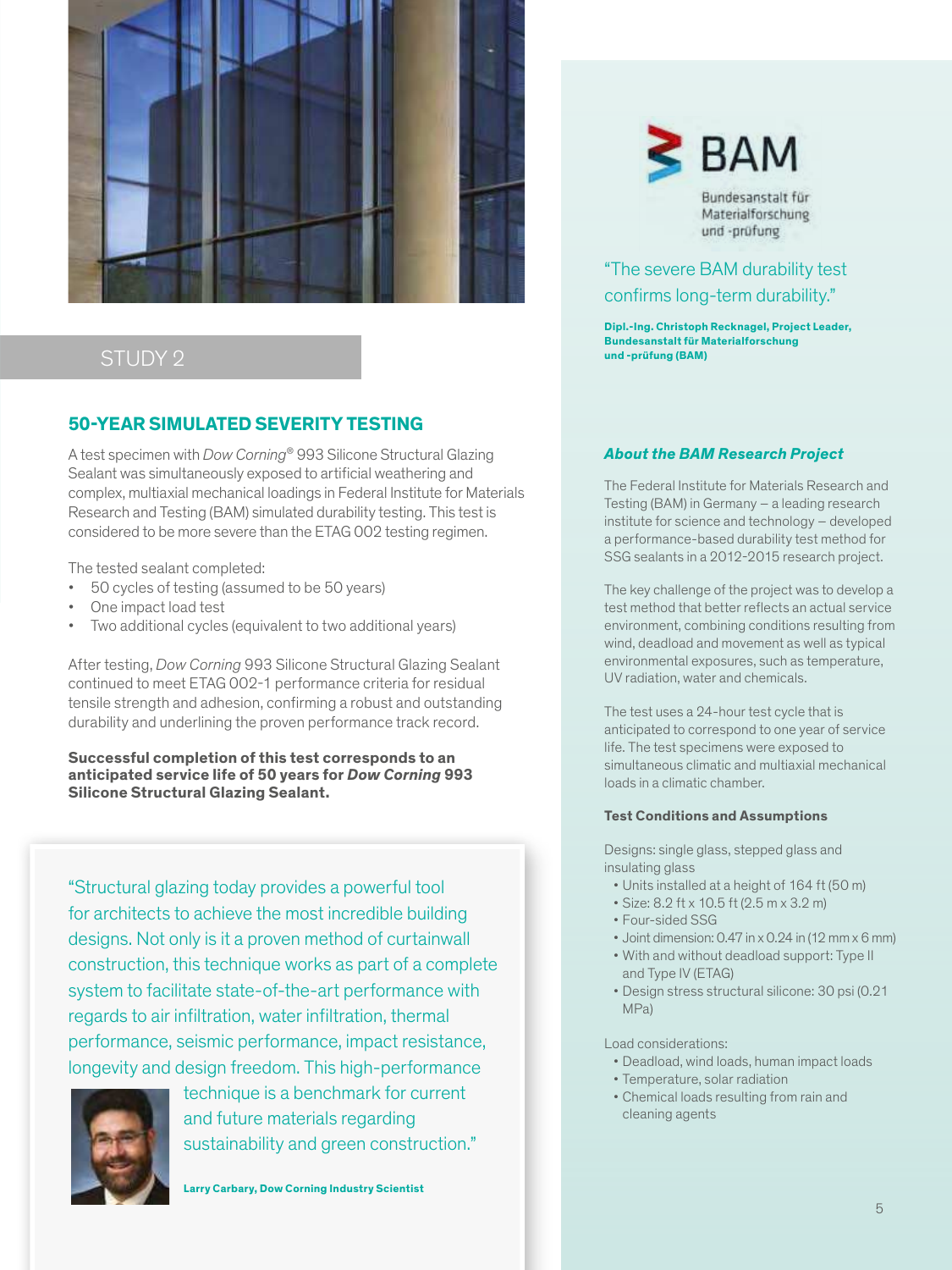# A Journey of Innovative Silicone Construction



**First two-sided structural silicone application: "Total Vision" system**





## 1971

### **First four-sided structural silicone application**

 **455 W. FORT ST.**  Detroit, Michigan, USA Architect: Smith Hinchman & Grylls



**First four-sided structural silicone application unsupported**

 **MENTOR MUNICIPAL CENTER**  Mentor, Ohio, USA

### **Constantly curved design**

 **FLAME TOWERS**  Baku, Azerbaijan Architect: HOK International

### **Complex reflective glass design**

 **HARPA CONCERT HALL**  Reykjavik, Iceland Architect: Henning Larsen Architects, Batteriid Architects



### **Serigraphed, S-shaped glass panels**

 **MUSEUM AAN DE STROOM**  Antwerp, Belgium<br>Architect: Neutelings Riedijk Architects





**First silicone weatherproofing sealant** 

**Free-form glass panels**

 **FONDATION LOUIS VUITTON**  Paris, France Architect: Frank Gehry



2013

### **Curved glass and ceramic panels**

 **ICE KRAKOW**  Kraków, Poland Architect: Ingarden & Ewý Architekci, Arata Isozaki & Associates



## **Crystal clear bonding (exterior)**

 **INSTITUTE FOR RESEARCH AND TREATMENT OF CANCER**  Torino, Italy Architect: Studio Cucchiarati S.R.L.



**Megatall, high energy efficiency SHANGHAI TOWER**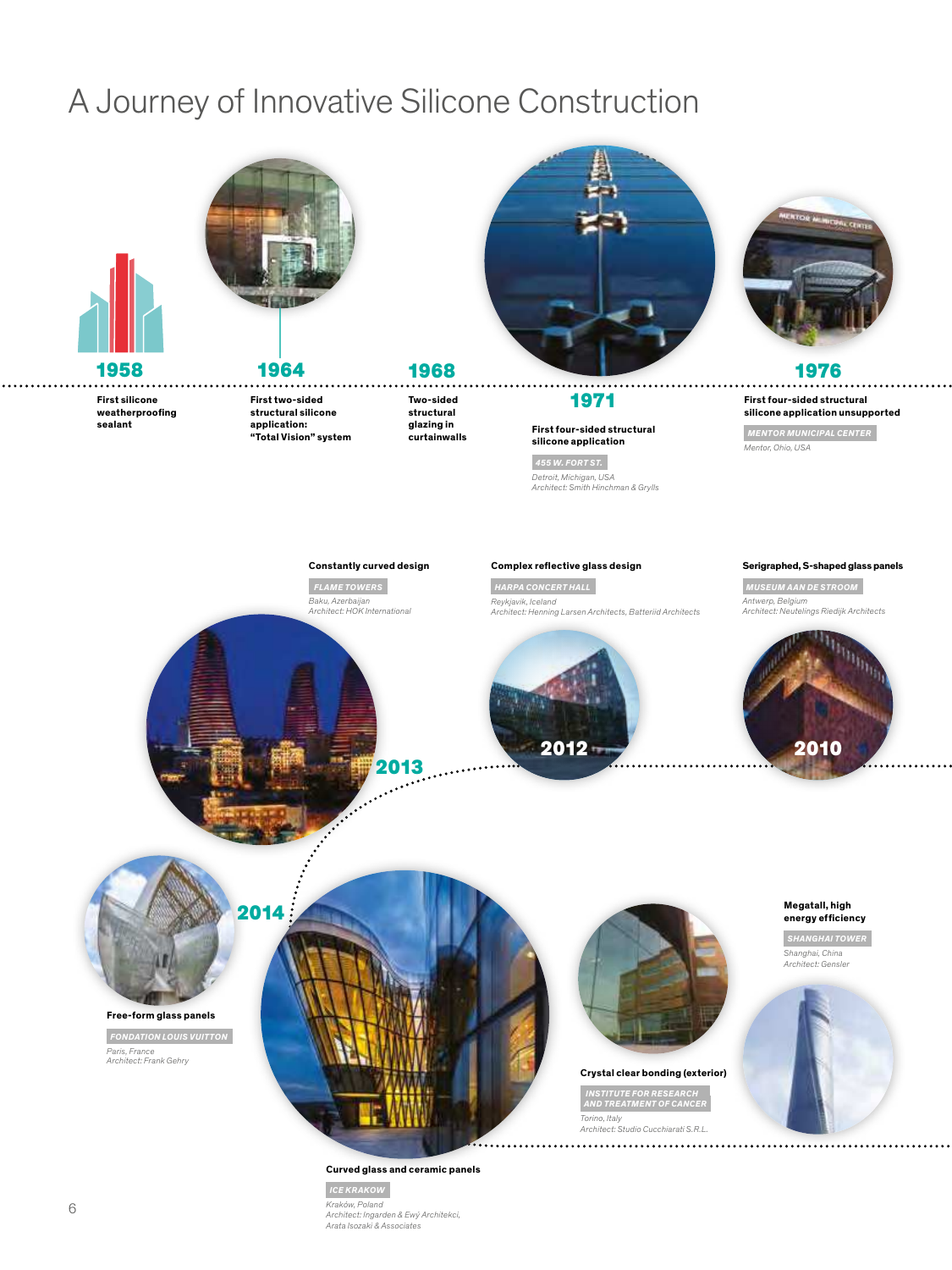

### **Gridshell glass roof**

 **CHADSTONE SHOPPING CENTRE**  Melbourne, Victoria, Australia Architect: CallisonRTKL, The Buchan Group





2017

# **High-rise construction**

 **PING AN INTERNATIONAL FINANCE CENTER**  Shenzhen, China Architect: Kohn Pedersen Fox Associates



### 2020 . . . . . . . . . .

**Planned as world's tallest building JEDDAH TOWER**  Jeddah, Makkah, Saudi Arabia Architect: Adrian Smith + Gordon Gill Architecture LLP



 **CORNING MUSEUM OF GLASS**  Corning, New York, USA Architect: Thomas Phifer and Partners

**XXL glass structurally bonded**

2015